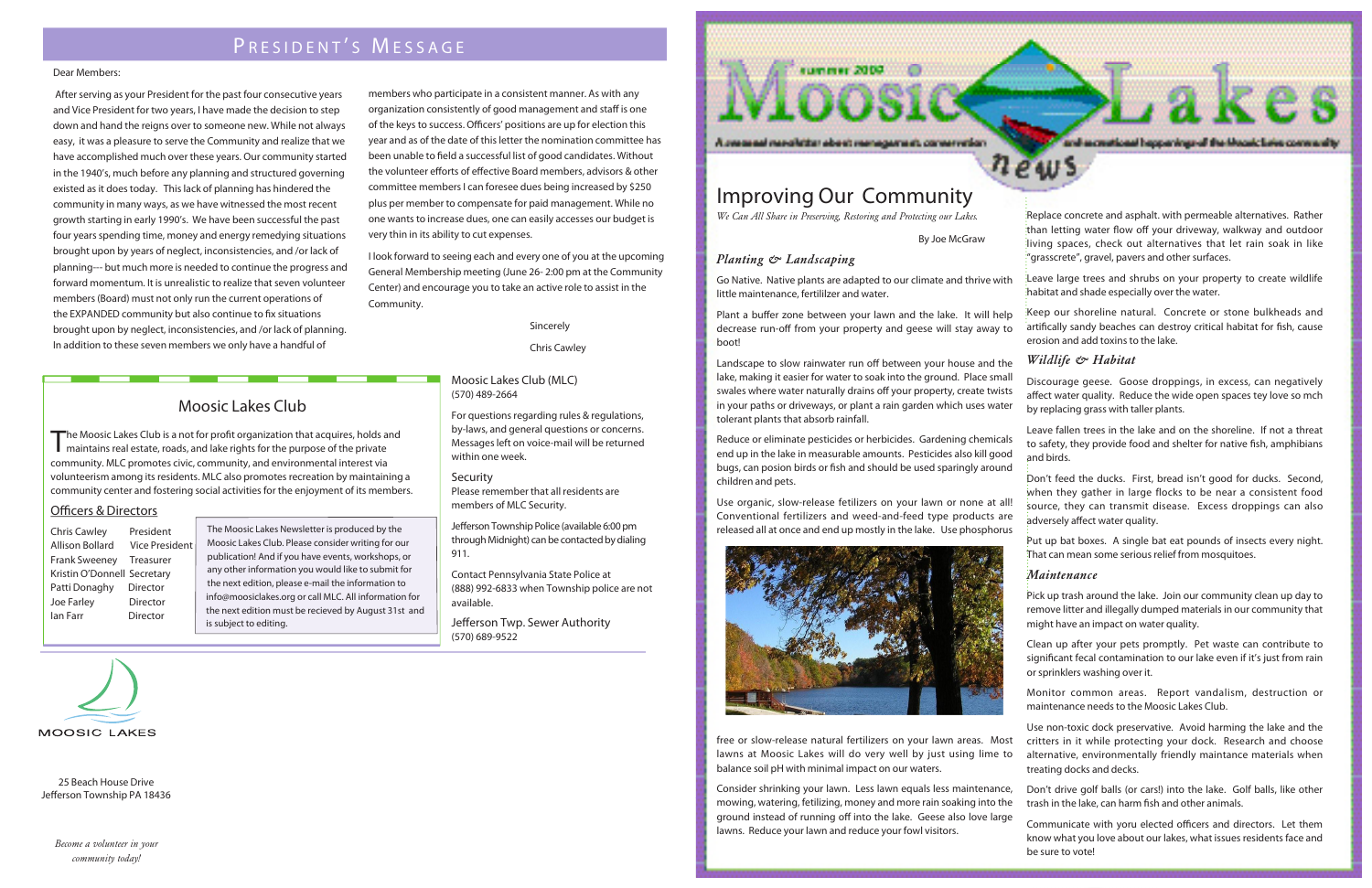The first general membership meeting of of the year will be held at the Moosic Lakes Community Center on June 26, 2011 at 2 P.M. All members are encouraged to attend the meeting. If you are unable to attend the meeting, remeber that all members have the option of assigning a proxy vote to a representative who can vote in their place. Proxy ballots were included in the recent mailing from the Moosic Lakes Club.

Please remember that members must be in good standing in order to cast a vote at the meeting. The cut off date for accepting current dues payments and being recognized as a member in good standing is June 23, 2011. Please remember that any payment made after that date will be credited to a member's account, however they will not be able to cast a vote until the following meeting. Payments can be made directly to the treasurer at the meeting on June 26, 2011 from 1:30 to 2:00 Thank you in advance for your attendance.





# General Membership Meetings:

June 26, 2011 and August 28, 2011 2:00 P.M. at the Community Center

### Agenda Topics:

- 1. Previous Meeting Minutes
- 2. Membership Committee Report
- 3. District Advisor and Officer Elec
- tions: August Meeting
- 4. Financial Reports: •Current Budget Review •Review and Vote on Proposed Budget •Review of Road Budget •Collection Proceures
- 5. Rules and Regulations Complaint Process Review
- 6. By-Laws Committee Update
- 7. Legal Upates
- 8. Environmental Updates
- 9. Women's Club Presentation
- 10. General Membership Discussion and Comments



The summer season brings more and more of our community back to the lake. Besides enjoying the water, many community members enjoy getting together throughout the week. Consider joining your neighbors in a friendly game of horshoes or softball. Perhaps you are looking to follow through on a New Year's resolution and start a workout regiment with Zumba! Whatever, the case, there are lots of opportunities to meet your neighbors and take part in one of several community activities.

Moosic Lakes is a a diverse community that owes much of its history, progress and daily operations to the efforts of countless vounteers. These volunteers are involved in almost every aspect of our community including, the maintenance of fiscal records, road repair, organization of community events, preservation of the lake envirionment, fulfilling the roles of club officers and advisors as well as continuing the work of several committees. They serve as adivisors, road supervisors, chairpersons, officers, tree trimmers, garbage collectors, conservationists, funraisers and advocates. In other words, without volunteers most of what we consider to be a normal part of our community wouldn't take place. It's never easy for any resident to give up their free time and serve in one of these capacities, especially when many of these roles require the dedication of large amounts of time outside of the monthly and yearly meetings. However, there is work to be done and help is always needed. Consider becoming a more active member of our community and get involved as an officer or as part of one of the many committees that contributes to the Moosic Lakes Club. You can contact the club and its officers by emailing info@moosiclakes.org. You can also make suggestions as to other areas where we might need to improve or turn our focus.

**Advisors:** Advisors allow for a streamlined way of addressing neighborhood challenges by serving as key links between our community and the Board. Advisors periodically survey assigned territories for such concerns as blocked ditches, branches too close to utility lines, dead trees, etc., and report these kinds of issues to the Board. An advisor might also inform the Board of regional residents' questions, concerns, and ideas for improvement. Advisors meet with the Board of Directors and club officers once a month.

 A weekly softball game is held every Sunday night at 6:00 at the ballfield. You can find pick-up horshoe games every Wednesday night at the Community Center. The Women's Club also sponsors a free Zumba class at the Community Center on Monday and Wednesday evenings at 7:00. Donations are welcome to help deffer the cost of purchasing the tapes. Everyone is welcome to attend!



• Building Committee: This Committee serves as our liaison with Jefferson Township and ensures that members who are building or making renovations on properties are both aware of and in compliance with rules and regulations.

·By-laws Committee: By-laws are a set of rules adopted by an organization for its own meetings or affairs. This group reviews and updates our by-laws as needed. We are currently undergoing a revision process which hopes to yield an updated set of rules and regulations for consideration by the general membership this year.

## Looking for More Community Events?

# Volunteering: A Part of the Moosic Lakes Club

**• Community Center Committee:** This Committee monitors the Center and surrounding area, and communicates needs or suggestions for upkeep. This includes the establishment and communication of Center and beach use rules/regulations, scheduling Center rentals, and securing summer lifeguards.

 $\cdot$ Environmental Committee: This Committee coordinates lake water, plant, and fish studies as appropriate and communicates results of these studies back to the Community.

•Membership Committee: This Committee maintains our membership listing to support various functions, including monitoring summer meeting attendance.

**·Nominating (Elections) Committee:** This Committee is named by the Board and solicits member interest in running for Board positions. The Nominating Committee presents nominations prior to the August General Membership meeting, and the election of officers and directors is then made at the meeting. (Note: Nominations can also be open from the floor.) This year, all of the officers' positions are up for election.

**Roads & Commons Committee:** This Committee works with our contractors on the upkeep of our roads including ditches and commons areas. Prior to contracting with any vendor, the work must be approved by the MLC Board and Officers.

•Steering (5-Year Plan) Committee: Following receipt of a "5-Year Plan/Guideline", this group was formed in 2005 to assist in ensuring the long-term health of our lakes and surrounding area. This committee is charged with Community education and initiating the plan's suggestions for the overall growth and development of the Community wherever possible. Both our newsletter and several environmental studies are a direct result of this group's efforts.

**·Women's Club:** This Club largely exists for the benefit of members, their children and the community at large. It hosts events and fundraisers such as recreation nights, pasta dinners, the annual dance and regatta. Items such as Moosic Lakes T-shirts, glasses and other apparel may also be purchased from members of the Women's Club.